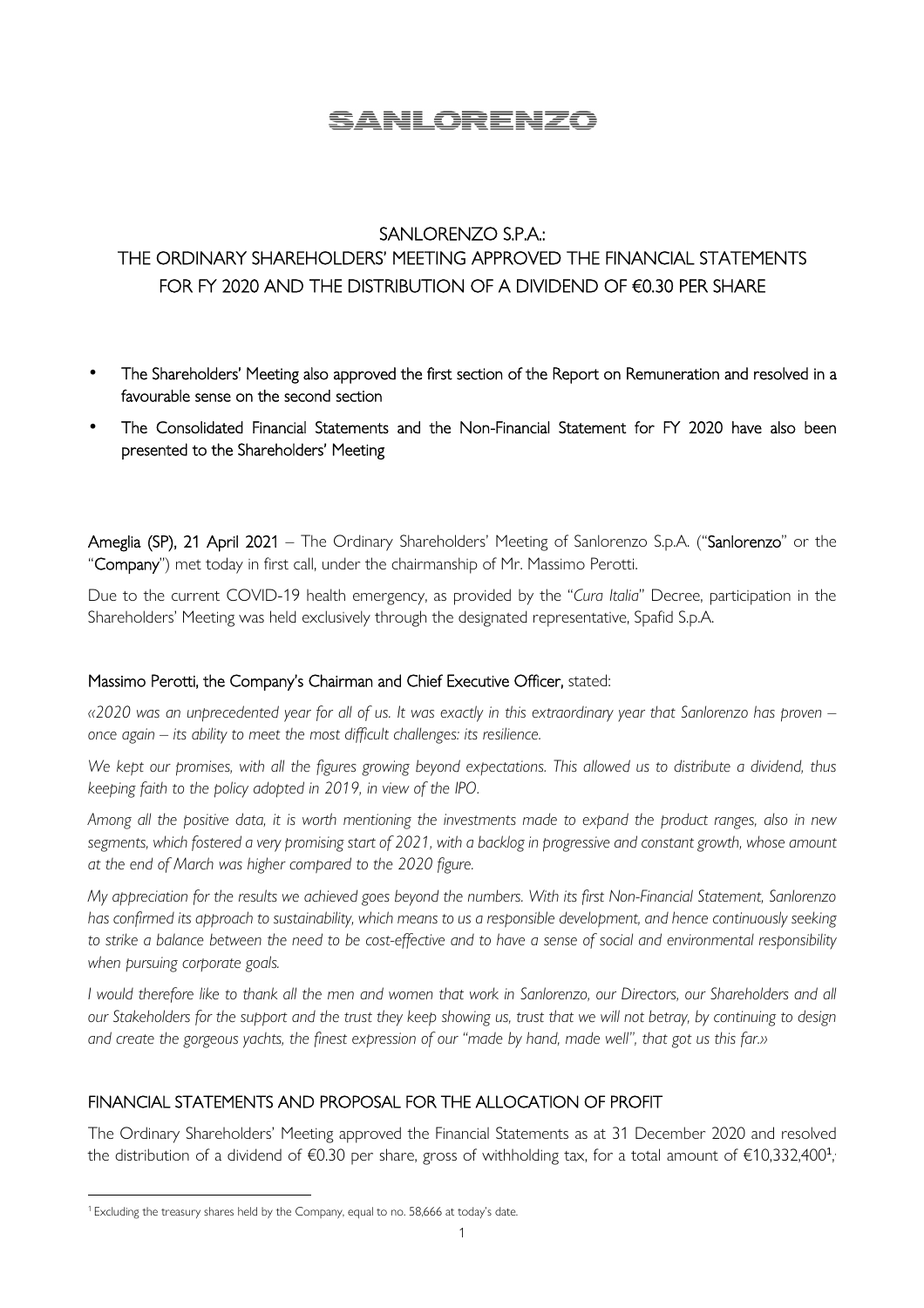without prejudice to the number of shares entitled to payment, to be determined on 27 April 2021 (record date). The ex-dividend date will be on 26 April 2021, with payment date on 28 April 2021.

During the Shareholders' Meeting, the Consolidated Financial Statements as at 31 December 2020 were also presented, showing the following main results:

- Net revenues from the sale of new yachts (Net Revenues New Yachts<sup>2</sup>) equal to  $€457.7$  million, up by 0.4% compared to €455.9 million in 2019;
- Adjusted EBITDA<sup>3</sup> equal to  $\epsilon$ 70.6 million, up by 7.0% compared to  $\epsilon$ 66.0 million in 2019;
- EBIT equal to €49.0 million, up by 13.8% compared to €43.1 million in 2019;
- Group net profit equal to  $\epsilon$ 34.5 million, up by 27.7% compared to  $\epsilon$ 27.0 million in 2019;
- Group net financial position equal to €3.8 million net cash, compared to a net debt position of €9.1 million as of 31 December 2019.

#### 2020 NON-FINANCIAL STATEMENT

The 2020 Non-Financial Statement, prepared as a report separate from the financial statements in accordance with the requirements of Italian Legislative Decree no. 254/2016, has been presented to the Shareholders' Meeting.

The 2020 Non-Financial Statement, prepared in accordance with the Global Reporting Initiative Sustainability Reporting Standards (GRI Standards), contains information on the Company's activity with regard to the most significant environmental, social and governance matters. Particular attention was dedicated to specific topics related to environment, personnel and human rights.

#### REPORT ON REMUNERATION

The Ordinary Shareholders' Meeting examined the report on the policy regarding remuneration and fees paid (the "Report on Remuneration") prepared by the Company's Board of Directors pursuant to Article 125-ter of Italian Legislative Decree no. 58 of 24 February 1998, and Article 84-ter of Consob Regulation no. 11971 of 14 May 1999, as subsequently amended.

The Shareholders' Meeting approved the first section of the Report on Remuneration, related to the Company's remuneration policy for members of the administrative bodies, general managers and executives with strategic responsibilities.

The Shareholders' Meeting also resolved in a favourable sense on the second section of the Report on Remuneration.

\* \* \*

The summary report on the votes and the minutes of the Shareholders' Meeting will be made available to the public in accordance with applicable law.

The manager responsible for preparing the corporate accounts, Attilio Bruzzese, pursuant to Article 154-bis, paragraph 2, of Italian Legislative Decree n. 58 of 1998 ("Consolidated Law on Finance Law - TUF") states that the information in this communication correspond to the records, ledgers and accounting entries.

<sup>&</sup>lt;sup>2</sup> Net Revenues New Yachts are calculated as the algebraic sum of revenues from contracts with customers relating to new yachts net of relative sales commissions. According to the IFRS, the sale price of the new yachts and, therefore, also the calculation of the associated revenues includes the difference between the value attributed contractually to the pre-owned boats subject to exchange and their relative fair value.

<sup>&</sup>lt;sup>3</sup> Adjusted EBITDA is calculated by adding amortisation/depreciation expenses to operating profit/loss adjusted for non-recurring items. Non-recurring items for financial year 2020, equal to €1.4 million, are mainly related to the non-monetary costs of the 2020 Stock Option Plan and the expenses incurred for COVID-19. Non-recurring items for financial year 2019, equal to €6.1 million, are entirely related to the costs of the IPO transaction.